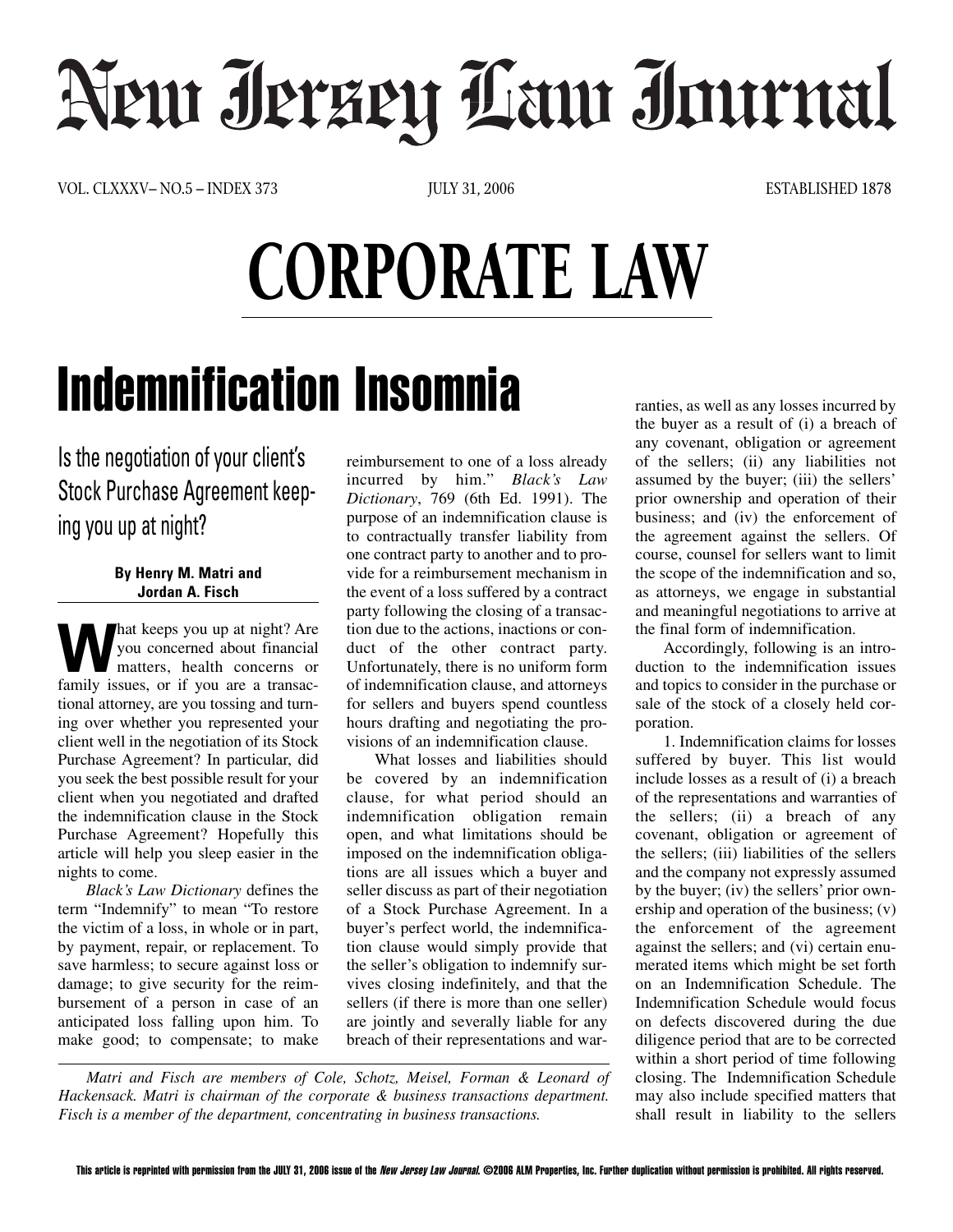without the benefit of materiality or dollar limitation qualifiers contained in the representations and warranties section of the Stock Purchase Agreement or that will not be subject to "caps" and "deductibles" discussed later in this article. Should the buyer's claims for indemnification for breach of the sellers' representations and warranties be mitigated by the buyer's knowledge of an event or condition that results in or is the cause of the sellers' breach of their representations and warranties? If yes, whose knowledge is relevant — buyer's officers, directors, employees, agents, etc.?

2. Survival. Should there be a contractual end date to the sellers' potential liability to buyer for indemnification, or should the sellers' liability continue indefinitely? If the period is to be limited, how long should the period be? Negotiations can include anything from a period of months or years (typically two years) or the statute of limitations with respect to certain claims for indemnification such as tax matters and environmental representations. It can be beneficial to buyers to use the period of the statute of limitations to measure the period during which post-closing environmental indemnification claims can be made. In many cases, the statute of limitations will not start to run until the buyer discovers the environmental problem, which could add years to the open period for claims or even cause the claim to exist without limitation. It is not unusual to have no time limit for claims concerning stock ownership and capitalization. Factors such as deferral of the purchase price, existence of escrows or payment of a royalty or earn-out following closing should be taken into account when negotiating the survival period for indemnification claims. Buyers, in particular, find fault where they discover a defect that is no longer actionable due to limitations in the Stock Purchase Agreement while they are still contractually bound to pay earn-out amounts, deferred purchase price or royalties.

3. Joint and several liability. If there is more than one selling shareholder, are all shareholders jointly and severally liable for all indemnification claims, or are the shareholders jointly and severally liable for all representations concerning the company, but only individually liable for their own representations concerning their respective stock ownership?

4. Damages. The sellers will want to limit damages to out-of-pocket payments and actual losses, while the buyer will seek to expand damages to include incidental and consequential damages, together with the costs of investigation and attorney's fees. The sellers will often request that the indemnification claim be net of any tax benefit received by the buyer as a result of the loss and that the indemnification be net of any insurance proceeds or other third-party payments available to the buyer. A savvy buyer might insist that the amount of premium paid for the insurance should reduce the off-set available to the seller with respect to the insured claim.

5. Limitations on amount, caps, deductibles and baskets. Should there be a limit to the sellers' liability to the buyer (or a "cap")? Generally the cap is the amount of the purchase price paid to the sellers. However, in large transactions, it is not unusual for the seller to request a cap of less than the purchase price, which may be accepted by the buyer if it has had the opportunity to conduct meaningful financial and legal due diligence. The seller will normally negotiate for a minimum amount that must be exceeded before the buyer is entitled to indemnification. This is often referred to as the "basket." The basket can be a real deductible, in which case the amount of the basket is a dollar for dollar reduction in the amount of the indemnification obligation. The basket can also be a "threshold," in which case there is no indemnification until the threshold amount is reached, and then indemnification is owed in the total amount of the loss with no deduction for the basket amount. The buyer's due diligence may disclose certain problem areas which may be excluded from the deductible or cap limitations. For example, claims

relating to unpaid taxes, environmental matters and ERISA matters are often excluded from the cap and basket limitations. In addition, claims relating to sellers fraud or willful failure to comply with a covenant or obligation should be excluded from the deductible and cap limitations.

6. Escrows and set-offs. How will the buyer recover from the sellers? In most cases, an escrow should be established at closing to ensure that funds will be available to fund claims against the sellers. The sellers will want funds to be released from the escrow over time, as the likelihood of a claim for indemnification diminishes. The buyer will want to hold the escrow until the survival period has expired. If a portion of the purchase price is deferred to a later date, or if the sellers are entitled to a royalty payment or earn-out, the escrow can be reduced or eliminated if the buyer is provided with a right to set-off losses against the obligation to make those later payments.

7. Procedure for indemnification claims. Who will assume the defense of claims made against the buyer? What will be the procedure for notifying the sellers if they are to assume the defense? At what point in time should the buyer provide the sellers with notice of a potential claim? Should the buyer wait until a claim is made, or should the buyer give the sellers notice of threatened claims? Will the buyer waive its right to indemnification if it does not give timely notice of a claim? Will the buyer have any input in the selection of counsel? If the sellers are to assume the defense, will there be a time limit by which the sellers must do so before the buyer can assume the defense on its own behalf? Will the buyer be entitled to participate in the proceedings that gave rise to the claim for indemnification? If the sellers assume the defense, will the buyer have input in settlement negotiations with third-party claimants, or the right to approve any settlement? If the claim for indemnification involves a claim seeking equitable relief, will the buyer be entitled to retain control of the